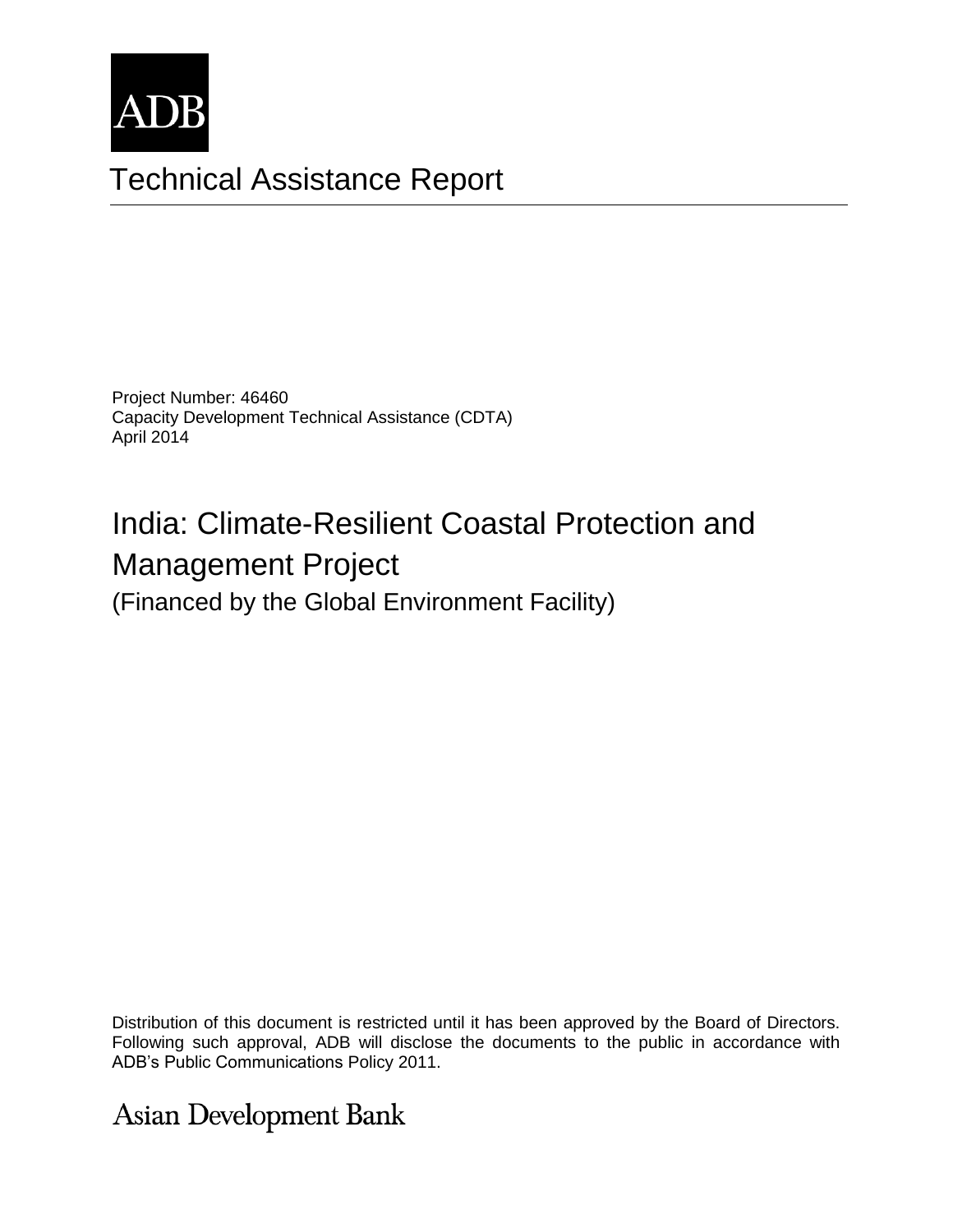# **CURRENCY EQUIVALENTS**

| (as of 1 March 2014) |     |            |  |
|----------------------|-----|------------|--|
| Re1.00               | $=$ | \$0.016183 |  |
| \$1.00               | =   | Rs61.795   |  |

#### **ABBREVIATIONS**

| <b>ADB</b>                |                                            | Asian Development Bank                                                                               |  |  |
|---------------------------|--------------------------------------------|------------------------------------------------------------------------------------------------------|--|--|
| <b>CWC</b>                |                                            | <b>Central Water Commission</b>                                                                      |  |  |
| <b>CWPRS</b>              |                                            | <b>Central Water and Power Research Station</b>                                                      |  |  |
| <b>GEF</b>                |                                            | <b>Global Environment Facility</b>                                                                   |  |  |
| <b>GIS</b>                |                                            | geographic information system                                                                        |  |  |
| km                        |                                            | kilometer                                                                                            |  |  |
| <b>MOEF</b>               |                                            | Ministry of Environment and Forests                                                                  |  |  |
| <b>MOWR</b>               |                                            | Ministry of Water Resources                                                                          |  |  |
| <b>SCPMIP</b>             |                                            | Sustainable Coastal Protection and Management Investment<br>Program                                  |  |  |
| <b>TA</b>                 |                                            | technical assistance                                                                                 |  |  |
|                           | <b>TECHNICAL ASSISTANCE CLASSIFICATION</b> |                                                                                                      |  |  |
| <b>Type</b>               |                                            | Capacity development technical assistance (CDTA)                                                     |  |  |
| Targeting classification  |                                            | General intervention                                                                                 |  |  |
| Sector (subsector)        |                                            | Agriculture, natural resources and rural development (water-                                         |  |  |
|                           |                                            | based natural resources management)                                                                  |  |  |
| Strategic Agendas         | $\qquad \qquad -$                          | Environmentally sustainable growth (disaster risk                                                    |  |  |
|                           |                                            | management)                                                                                          |  |  |
|                           |                                            | Inclusive economic growth (access to economic opportunities,<br>including jobs, made more inclusive) |  |  |
| Drivers of Change         |                                            | Governance and capacity development (institutional systems                                           |  |  |
|                           |                                            | and political economy, civil society participation)                                                  |  |  |
|                           |                                            | <b>Partnerships</b>                                                                                  |  |  |
|                           |                                            | Type of Partner (civil society organization, international finance<br>institution)                   |  |  |
|                           |                                            | <b>Nature of Partnership (official cofinancing)</b>                                                  |  |  |
| Climate change on project |                                            | High                                                                                                 |  |  |
| Adaptation                |                                            | \$2,000,000                                                                                          |  |  |
|                           |                                            |                                                                                                      |  |  |

#### **NOTE**

|                                          | In this report, "\$" refers to US dollars.                                                                                                   |
|------------------------------------------|----------------------------------------------------------------------------------------------------------------------------------------------|
| <b>Vice-President</b>                    | W. Zhang, Operations 1                                                                                                                       |
| <b>Director General</b>                  | J. Miranda, South Asia Department (SARD)                                                                                                     |
| <b>Director</b>                          | T. Matsuo, Environment, Natural Resources and Agriculture Division,<br>SARD                                                                  |
| <b>Team leader</b><br><b>Team member</b> | A. Cauchois, Senior Water Resources Specialist, SARD<br>H. Varma, Senior Project Officer (Natural Resources and Agriculture),<br><b>SARD</b> |

In preparing any country program or strategy, financing any project, or by making any designation of or reference to a particular territory or geographic area in this document, the Asian Development Bank does not intend to make any judgments as to the legal or other status of any territory or area.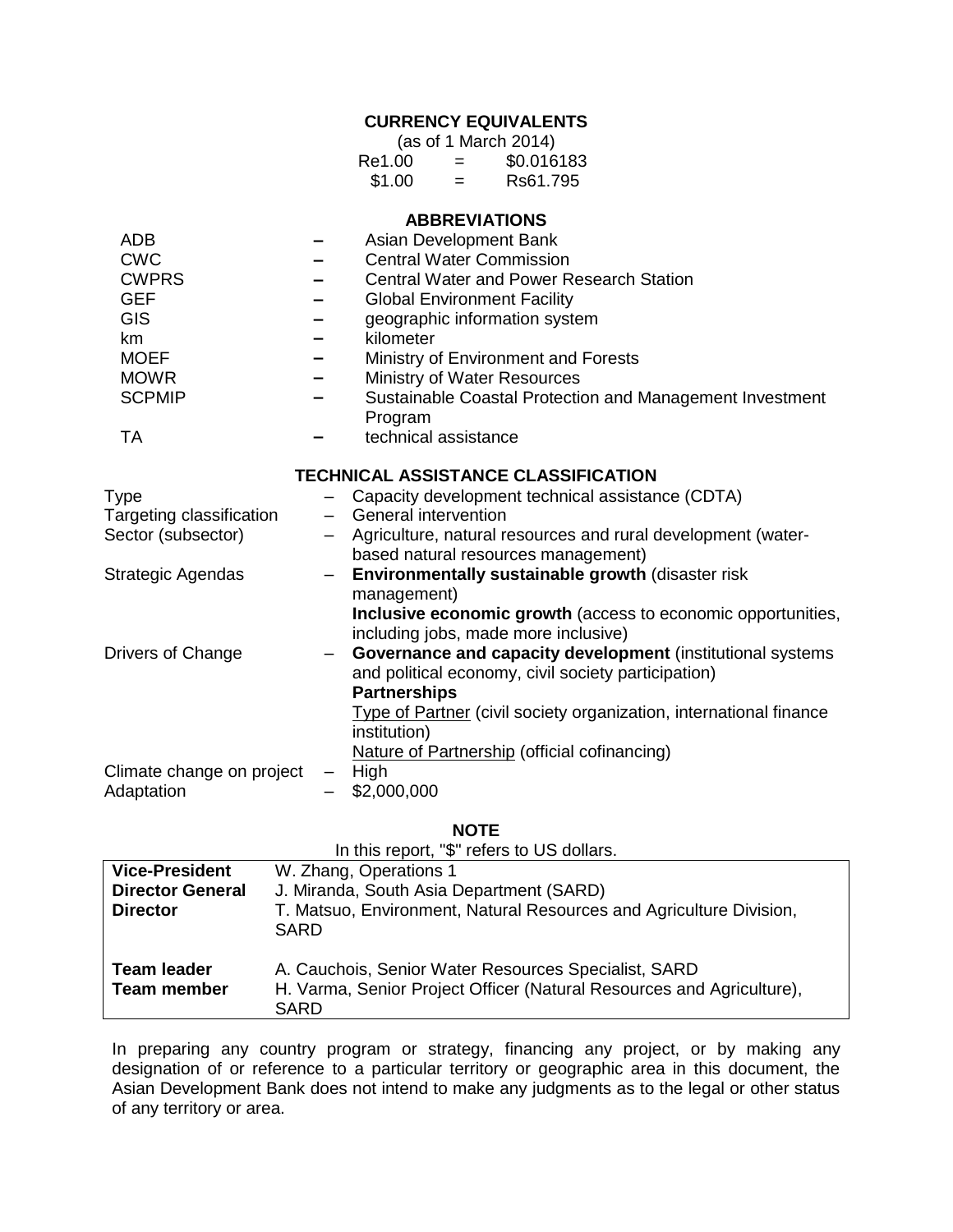# **CONTENTS**

| I.   | <b>INTRODUCTION</b>                                                                                                                      | 1                |
|------|------------------------------------------------------------------------------------------------------------------------------------------|------------------|
| ΙΙ.  | <b>ISSUES</b>                                                                                                                            | 1                |
| III. | THE PROPOSED TECHNICAL ASSISTANCE                                                                                                        | 3                |
|      | Impact and Outcome<br>А.<br>В.<br>Methodology and Key Activities<br>C.<br>Cost and Financing<br><b>Implementation Arrangements</b><br>D. | 3<br>3<br>4<br>4 |
| IV.  | THE PRESIDENT'S RECOMMENDATION                                                                                                           | 5                |
|      | <b>APPENDIXES</b>                                                                                                                        |                  |
| 1.   | Design and Monitoring Framework                                                                                                          | 6                |
| 2.   | Cost Estimates and Financing Plan                                                                                                        |                  |
| 3.   | 10<br><b>Outline Terms of Reference for Consultants</b>                                                                                  |                  |

# **Page**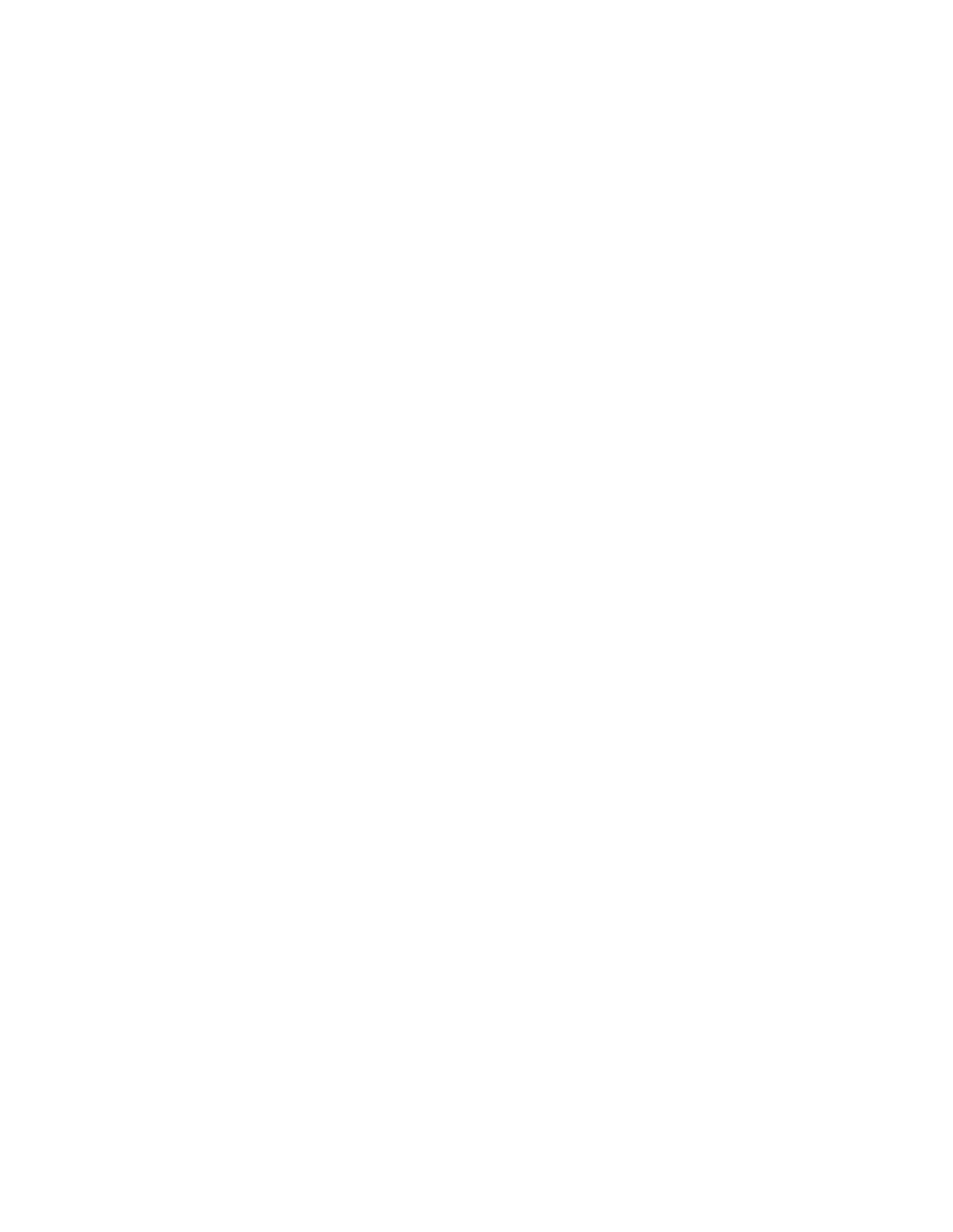#### **I. INTRODUCTION**

1. The proposed technical assistance (TA) was requested by the Government of India to complement India's Sustainable Coastal Protection and Management Investment Program (SCPMIP). <sup>1</sup> The SCPMIP is designed to deal with immediate coastal protection needs and coastal instabilities through planning, design, and investment in environmentally and socially appropriate protection and management in the states of Karnataka and Maharashtra. The TA is designed to incorporate and mainstream measures for coastal climate change adaptation in the program.

2. A Global Environment Facility (GEF) project identification form was prepared in late 2010. It was endorsed by the two state governments of Karnataka and Maharashtra, Ministry of Water Resources (MOWR), and Ministry of Environment and Forests (MOEF), and approved by GEF in November 2011. Preparation for the TA from April to September 2012 included wideranging consultations with the central government, the state executing agencies for the SCPMIP, district government and community organizations, and key coastal research organizations. The TA formulation incorporates the insights gained during the discussions. A TA fact-finding mission was fielded on 13–28 June 2013, during which the government confirmed the proposed TA design and monitoring framework, cost, implementation arrangement, and terms of reference for consultants. The design and monitoring framework is in Appendix 1. $^2$  The GEF financing proposal was approved by both states, MOWR, and MOEF in July 2013 and GEF letter of commitment was received on 12 March 2014.

#### **II. ISSUES**

3. India has a coastline of 7,525 kilometers (km) of which 5,425 km encompass the nine mainland coastal states and 2,100 km the union territories and islands. There has been limited external assistance for coastal protection and management, which resulted in a lack of exposure to new ideas and practices. The most frequently applied methods for coastal protection have been hard structures such as seawalls or groins. The on-going SCPMIP and World Bank financed Integrated Coastal Zone Management Project (ICZMP) are both trying to address this gap through complementary initiatives fostering the adoption of more socially and environmentally friendly coastal erosion protection and management measures in India. The SCPMIP is supporting the states of Maharashtra and Karnataka in (i) developing integrated participatory shoreline management plans for long term sustainable management and development of the shoreline and, (ii) pilot testing the transition to softer coastal protection measure aimed at restoring lost beaches, rather than merely preventing land erosion. The later includes the construction of semi-submerged off shore artificial reefs and the provision of beach nourishment in critically eroded beaches. The ICZMP assist the Government of India in developing coastal zone management national guidelines, mapping of India coastal hazard line and costal sediment cells. It also supports integrated planning and pilots soft coastal protection investments in the states of Gujarat, Odisha.

4. The ongoing erosion of beaches in India is a major challenge that threatens communities and livelihoods in a variety of areas, including artisanal fishing, tourism, and other activities related to beaches and natural resources. Coastal erosion is responsible for the loss of land, houses, infrastructure, and business opportunities, and poses a high risk to human well-being,

j

<sup>&</sup>lt;sup>1</sup> ADB. 2010. Multitranche Financing Facility to India for Sustainable Coastal Protection and Management Investment *Program*. Manila.

 $2$  The TA first appeared in the business opportunities section of ADB's website on 21 June 2013.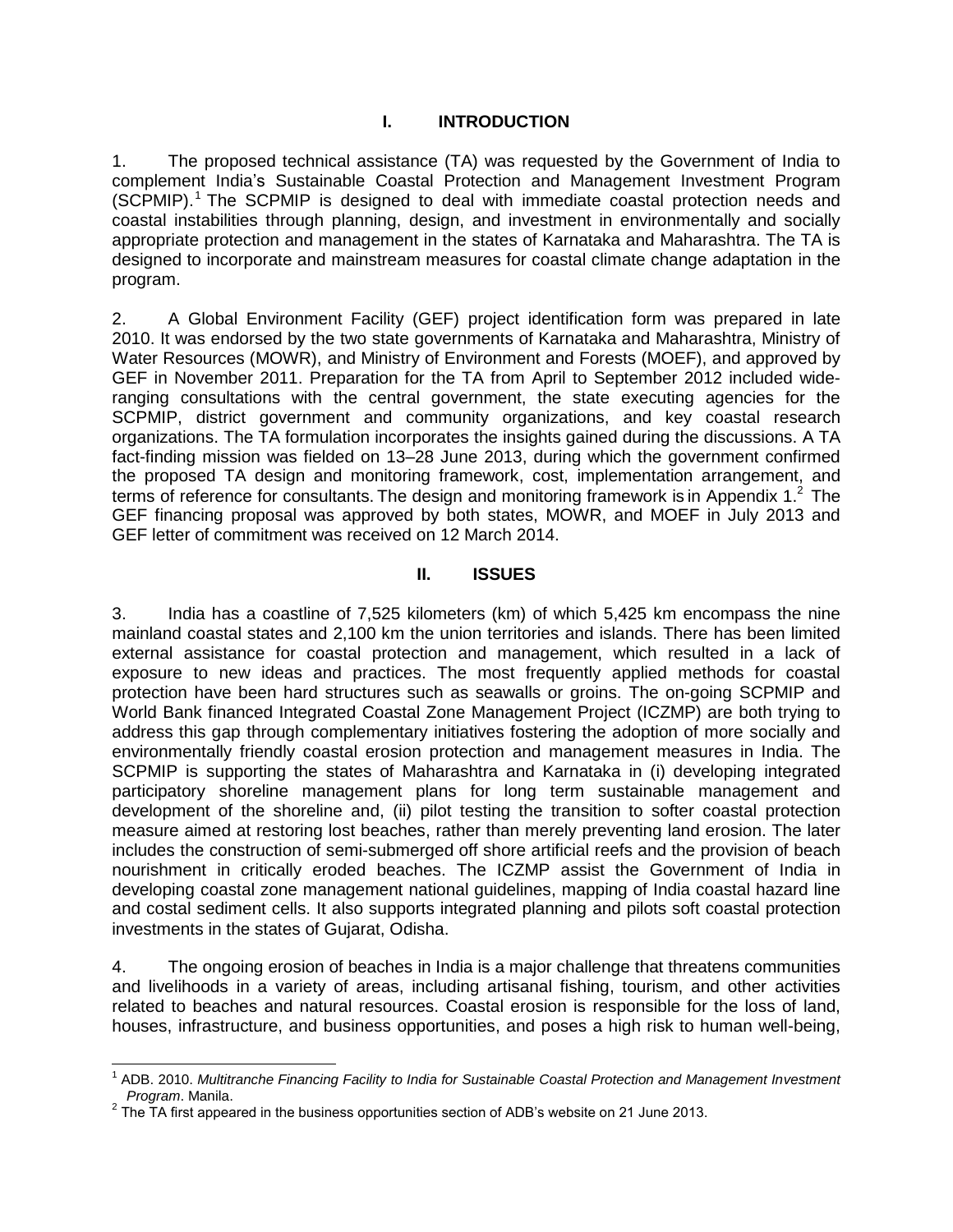economic development, and ecological integrity. It undermines the livelihoods of coastal communities, particularly poor households, and ultimately the coastal economies. Every year, about 400 hectares of coastal land is lost and, 75,000 hectares of crop areas, 34,000 residential houses and industrial establishments are affected by coastal erosion and flooding. The impact could be much more extensive in the coming years as the coastline is increasingly subject to a wide range of economic developments and changes in land use, many of which create conflicts and pressures on the already disturbed natural coastal environments. While it is the poor rural coastal communities that are the most vulnerable to the impacts of erosion and inadequate coastal management, many of India's rapidly growing urban areas are also vulnerable to coastal erosion. Mumbai, for example, incurs a cost of \$2.5 million per km to protect some of its prime waterfront property.

5. The government needs to encourage low-cost protection solutions, including natural protection such as beach dunes and mangrove management. Natural protection is being developed internationally, and India already counts successful initiatives that the SCPMIP and the proposed TA can build on.

6. The threats of climate change on the coast result from (i) a rise in sea levels caused by thermal expansion of sea water, melting glaciers and ice caps, and over-exploitation of groundwater; (ii) changes in wave characteristics such as size and direction due to changes in wind patterns and increases in depth, changing the impact of wave on the coast; (iii) changes in frequency and intensities of storms and storm surges; (iv) vertical land movements from isostatic adjustments (changes in the earth's crust) and localized land settlement affecting the net changes in sea level; and (v) changes in freshwater flow regimes, flood flows, and salinity, which have effects on the estuaries and coastal rivers.

7. All the Indian coastal states and territories are affected by coastal erosion. The rise in sea levels and the likely increase in frequency and intensity of storms will aggravate the erosion, with serious economic and environmental consequences for coastal states. Beaches cover 43% of the coast, and coastal wetlands (mud flats) cover 36%, and both play an extremely valuable role in protecting the coastline. Disturbances to the beaches and coastal wetlands from anthropogenic and climate change impacts can be very significant. Current estimates predict that shoreline recession can be in the range of 50 to 200 times the rise in relative sea level, estimated to be around 0.3 meter by mid-century. Mangroves are reasonably tolerant to changes in sea levels and salinities, but are vulnerable to sediment removal, which can preclude natural renewal and conventional planting methods. Rising sea levels combined with storm surges can significantly increase coastal and estuarine flood risk. Coastal infrastructure is currently designed based on historic sea levels and wave regimes, with an estimated design life of 50–100 years. Infrastructure projects will become increasingly vulnerable to damage unless appropriate measures of climate resilience are incorporated.

8. Without climate change studies that focus on coastal areas, construction of coastal protection infrastructure and planning of shoreline management proceed largely according to current standards, which do not explicitly consider climate-change-related risks and vulnerabilities. In the absence of clear and officially endorsed design guidelines, planners and designers have neither the knowledge base nor the mandate to design for potential impact scenarios under climate change. Government decision makers require adequate evidence of the risks to support the provision of additional finance for climate resilience.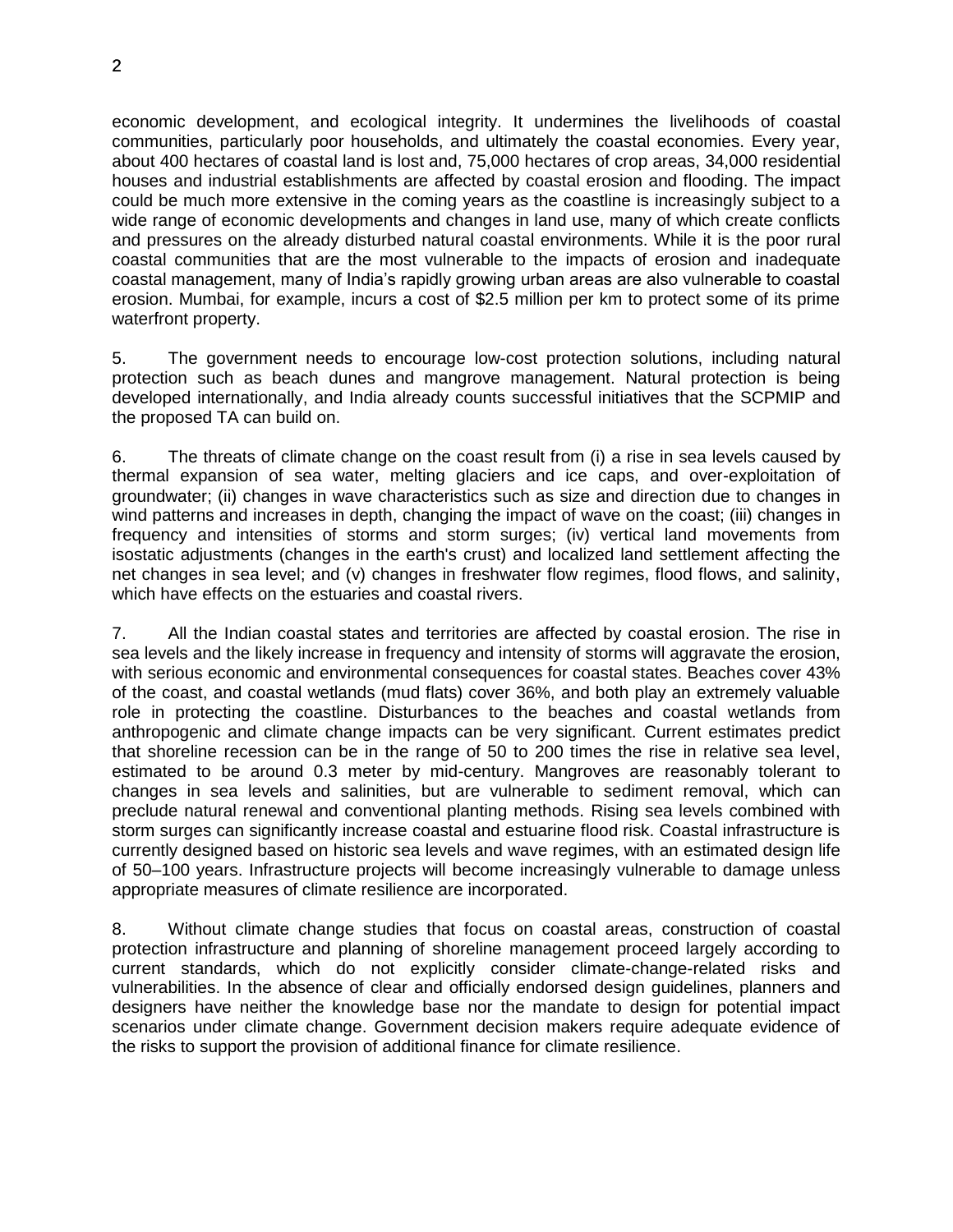#### **III. THE PROPOSED TECHNICAL ASSISTANCE**

### **A. Impact and Outcome**

9. The impact of the TA will be strengthened resilience of the Indian coast to the impacts of climate change. The outcome will be that climate change impacts are factored into coastal protection and management interventions in India. The TA will support mainstreaming of climate change resilience into coastal protection and shoreline management through carefully targeted measures, including (i) specialist support to the SCPMIP to incorporate climate change resilience in projects 2 and 3 investments; (ii) preparation of officially endorsed climate change adaptation guidelines to be officially communicated to all maritime states and union territories; and (iii) successful implementation of pilot community protection subprojects.<sup>3</sup>

# **B. Methodology and Key Activities**

10. The TA will be implemented over 3 years and will support mainstreaming of climate change in costal planning and management at the national level and in the two focal states of Karnataka and Maharashtra, where the SCPMIP project is operational. The four key outputs and activities are summarized below:

- (i) **Climate change adaptation guidelines for protection and management of the Indian coast are officially endorsed.** This includes (i) analysis and interpretation of climate change trends and projections for the whole Indian coast, building on ongoing work of key Indian research institutes as well as international climate research; (ii) incorporating climate change parameters into information systems being developed by the central agencies; and (iii) preparing planning and design criteria and guidelines for coastal climate change adaptation.
- (ii) **Shoreline management is climate-resilient in two focal states**. This involves provision of expertise to support the SCPMIP in incorporating climate change information and adaptation measures into planning and design of subprojects, shoreline management plans, and coastal information systems. Outputs of the climate change analyses and guidelines will be applied to planning and design studies in the two focal states, and in socioeconomic studies of different adaptation strategies. Special focus will be given to planning and design of community-led natural protection measures and support for community livelihoods.
- (iii) **Coastal investments in two focal states incorporate climate resilience.** Through more scientific and rigorous analysis under the TA, the investments under project 2 and 3 of the SCPMIP in Karnataka and Maharashtra will incorporate appropriate approaches to climate resilience, including both soft and hard measures. Soft infrastructure interventions will focus on the use of innovative, less invasive technologies such as climate-resilient beach nourishment, dune management, coastal mangrove, and vegetation restoration and protection. Hard infrastructure intervention will consist of higher-investment and engineering-type solutions designed to perform under climate change conditions. In addition, the TA will directly finance the implementation of up to six small pilot projects that will test and demonstrate community-based, climate-resilient natural protection focusing on beach and dune management.

 $\overline{a}$ 3 Project 1 implementation is expected to be completed late 2015. It was initially delayed due to lack of readiness, necessity to modify the detail designs and delayed approvals and implementation capacity of the executing agencies. Project 2 and Project 3 of the SCPMIP will be submitted for ADB approval in 2015 and 2016, respectively.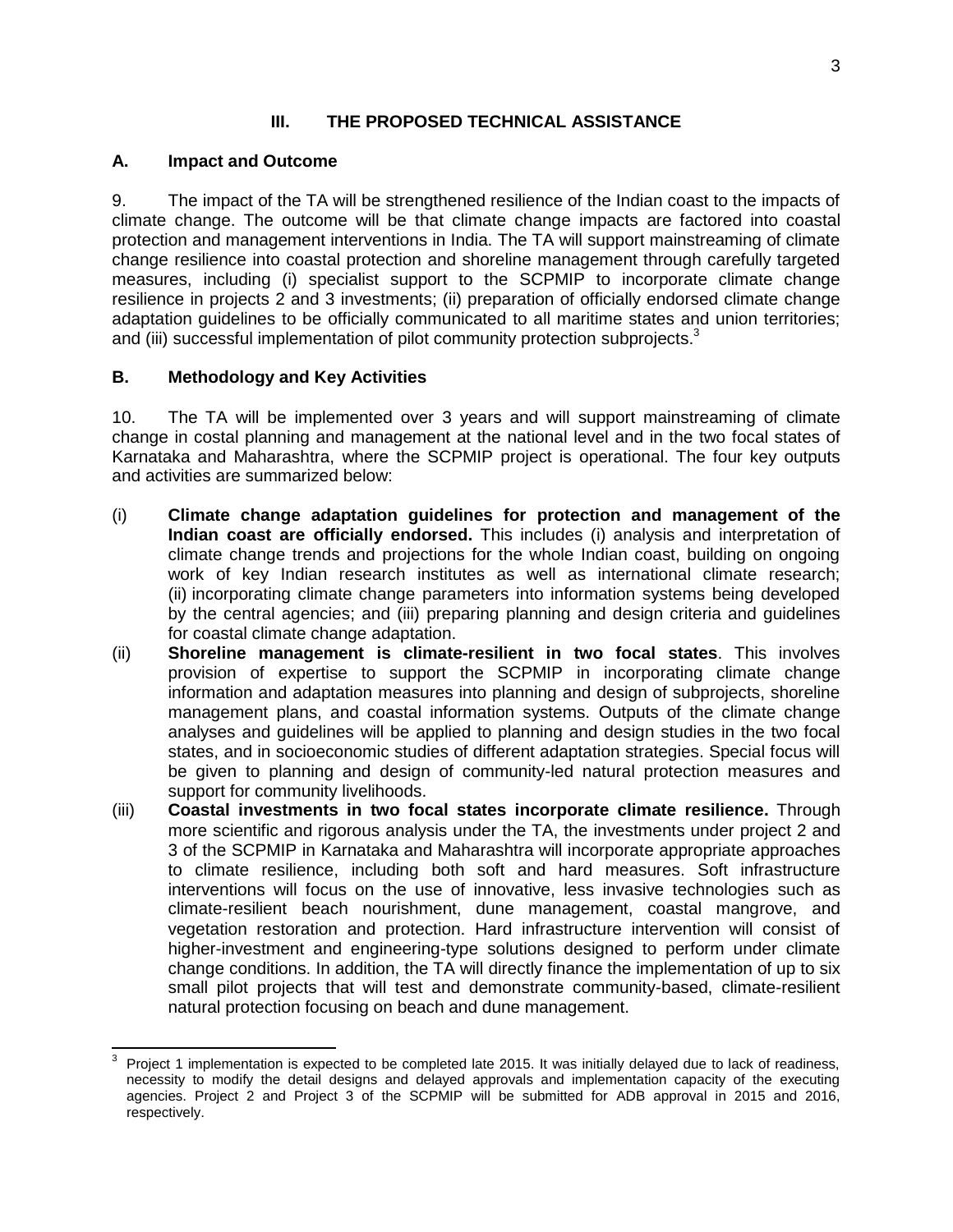(iv) **Institutions have strengthened capacity and raised awareness of coastal climate change and adaptation measures.** The TA will support (i) training in climate adaptation guidelines, supplementing the SCPMIP training programs in the two focal states; (ii) training for a cadre of about 25 state and national trainers in the application of climate change guidelines, including coastal climate change information systems; (iii) training courses for senior officials and stakeholders from other maritime states and union territories; and (iv) dissemination of information, awareness raising of decision makers and other stakeholders, and strengthening of the knowledge networks concerned with climate change adaptation in coastal areas.

11. The key assumptions are that (i) the maritime states accept the climate change adaptation guidelines and absorb the additional costs to incorporate climate resilience; (ii) central and state ministries are committed to revising regulation so as to integrate climate change into design and investments; and (iii) recipients of training are, and remain, active players in coastal protection and management activities.

12. Some associated risks are: (i) climate change impacts exceed model projections; (ii) state governments and communities do not adopt adaptation measures because impacts of climate change are uncertain and difficult to measure, and periods of moderate climate conditions exist; and (iii) community-based natural protection measures may not demonstrate sufficient benefit and may provide levels of protection below stakeholder expectations, resulting in poor stakeholder response and government reluctance to support upscaling.

# **C. Cost and Financing**

13. The TA is estimated to cost \$2,050,000, of which \$ 2,000,000 will be financed on a grant basis by GEF, and administered by ADB. The government will provide counterpart support in the form of (i) office space at the Central Water and Power Research Station (CWPRS) and Central Water Commission (CWC); (ii) office space in SCPMIP offices in Mangalore and Mumbai; and (iii) counterpart staff to support coordination and liaison for pilot community projects in the two focal states, and processes to officially endorse the climate change adaptation guidelines. The cost estimates and financing plan is in Appendix 2.

# **D. Implementation Arrangements**

14. The executing agency for the TA will be MOWR; the nominated focal person will be the CWC's chief engineer, flood management, supported by the director of coastal erosion. The executing agency will supervise and coordinate overall project execution. MOWR will create a national technical committee for the duration of the TA to review and endorse the TA outputs for climate change adaptation. The composition of the committee will include chairperson-member of river management of CWC; chief engineer, flood management of CWC; director, CWPRS; nominees from MOWR, MOEF, Ministry of Earth Sciences, and Bureau of Indian Standards; project directors, SCPMIP Maharashtra and Karnataka; project director of the World Bankfunded Integrated Coastal Zone Management Project; and other technical specialists from national institutes and academia as required. Planning and design guidelines will be reviewed and ratified by the existing coastal protection development advisory committee. MOEF is the GEF focal point in India and will provide support and coordination in ensuring compliance of the project with GEF guidelines. It will also be associated with the review and approval of planning and design guidelines, including TA monitoring and evaluation.

15. The TA will be implemented through three agencies: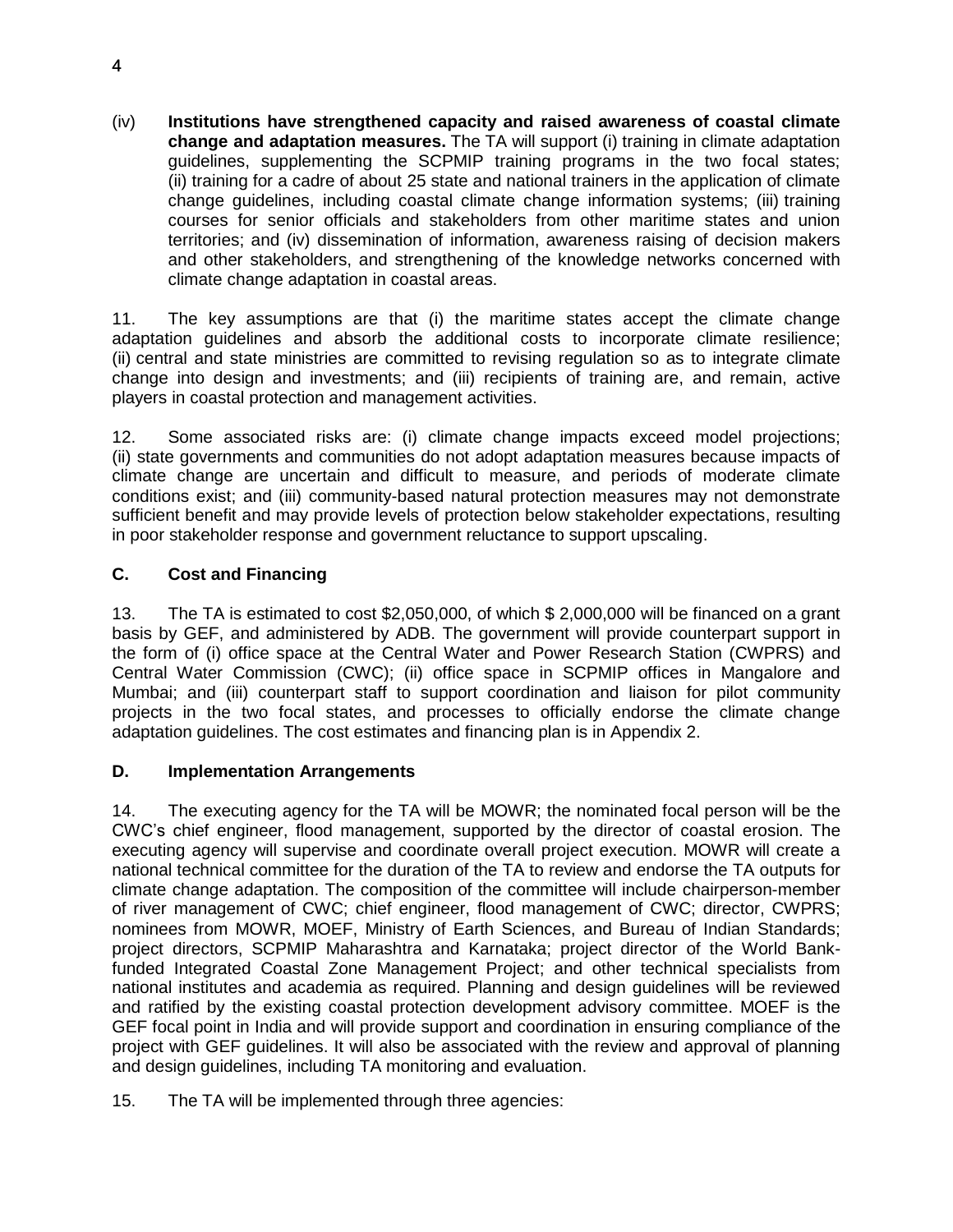- (i) Nationally, the CWPRS is to provide specialist technical support and guidance in the analysis and interpretation of climate change data, and in the implementation of training components in coordination with CWC (responsible for outputs 1 and 4).
- (ii) At the state level, it is the Public Works Ports and Inland Water Transport Department in Karnataka, and the Maharashtra Maritime Board. TA management and coordination will be carried out through existing program management units of the SCPMIP (responsible for outputs 2 and 3) which are within the two state agencies.

16. The TA will be implemented over 36 months, from June 2014 to June 2017. An interdisciplinary team of international consultants consisting of research scientists and coastal specialists will be recruited. The consultants will work at national, state, district, and community levels. An input of 22 person-months of international consultants and 44 person-months of national consultants is proposed. Consultants will be engaged by ADB through a firm in accordance with ADB's Guidelines on the Use of Consultants. The quality and cost-based selection procedure with a technical–financial weighting of 90:10 on a full technical proposal will be used. The consultancy contract package will include provisional sums to cover the costs of (i) subcontracting three national focal research institutes for climate change analysis; (ii) subcontracting local nongovernment organizations and contractors for the implementation of pilot community projects; (iii) preparing training courses, workshops, and awareness materials; and (iv) engaging an advisory panel of experts. Payments to the consulting firm, including provisional sums, will be made by ADB in accordance with its *Technical Assistance Disbursement Handbook*. The outline terms of reference for consultants are in Appendix 3.

17. The three national focal research institutes to be subcontracted through the consulting firm will undertake climate change studies that require access to data and specialist analysis that are only available to the institutes directly or in cooperation with other institutes. The studies will primarily source and analyze existing data and research and will not require significant new research; and each assignment will be relatively small, requiring less than \$100,000 per institute. The unique expertise and access to data of the focal institutes are not available from other sources; hence single-source selection will be applied.<sup>4</sup>

18. The advisory panel of experts will review and endorse the climate change analysis and guidelines for adaptation. To provide interaction of a wide geographical spread of expertise and incorporation of different coastal conditions, each of the 12 maritime states and union territories will be requested to nominate one institute or coastal specialist in addition to the four national experts to be appointed to the panel. The panel will be chaired by one elected member. Consulting inputs to the advisory panel will be 8 person-months in total. The panel members will be recruited through institutes or as individual experts. The consulting firm will be responsible for the contractual arrangements and remuneration of the panel members.

# **IV. THE PRESIDENT'S RECOMMENDATION**

19. The President recommends that the Board approve ADB administering technical assistance not exceeding the equivalent of \$2,000,000 to the Government of India to be financed on a grant basis by the Global Environment Facility for the Climate-Resilient Coastal Protection and Management Project.

 4 The proposed institutes and main areas of support are the (i) National Institute of Oceanography—historic trends in sea levels, projections for sea level rise, changes in vertical land levels, changes in wave characteristics from climate change; (ii) Indian Institute of Tropical Meteorology—downscaled wind, rainfall, and temperature projections, including analysis of uncertainty; and (iii) Centre for Atmospheric Sciences, Indian Institute of Technology Delhi—analysis of historic and projected storm surges*.*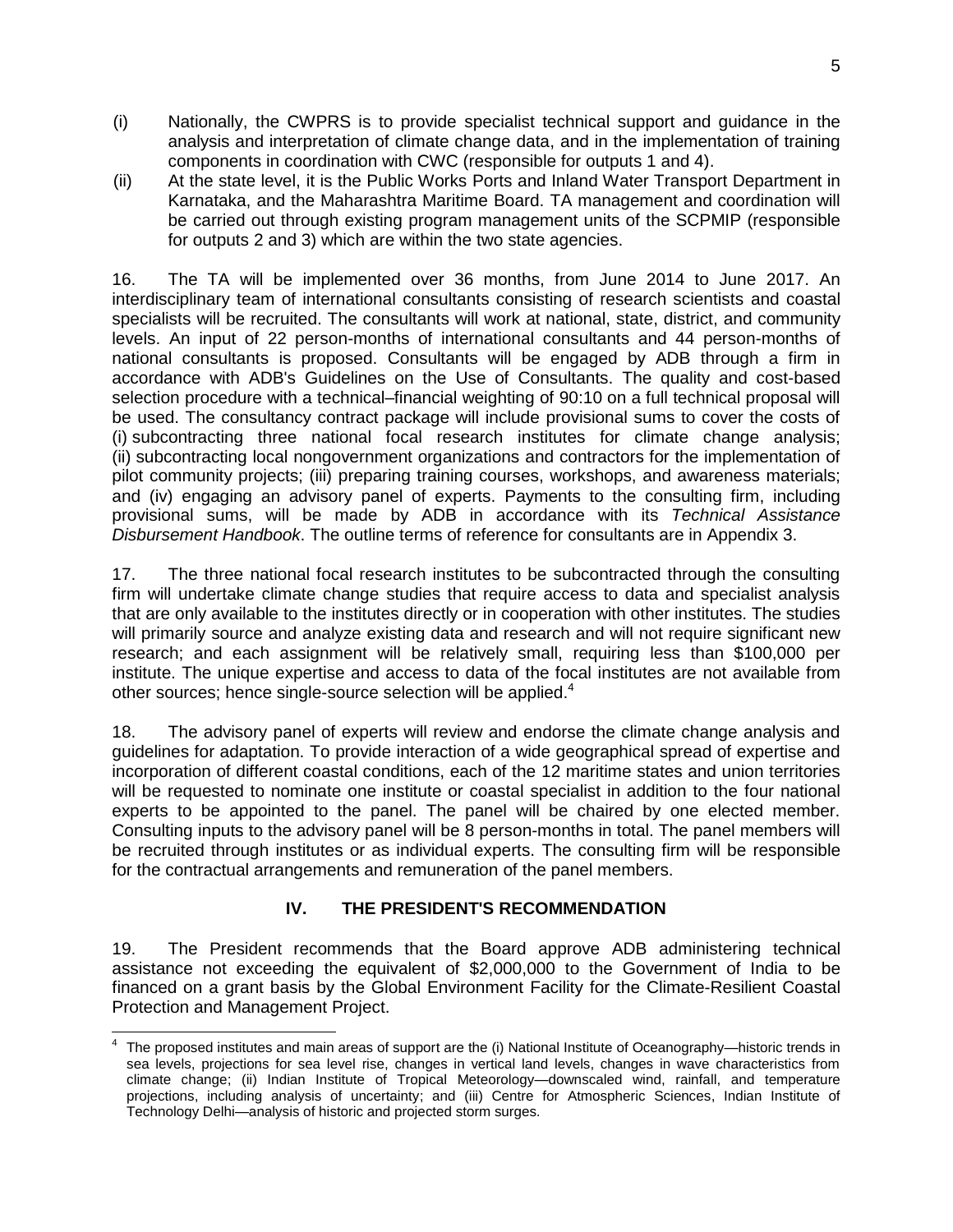# **DESIGN AND MONITORING FRAMEWORK**

| <b>Design</b>                                                                                                                                          | <b>Performance Targets</b><br>and Indicators with                                                                                                                                                                                                                                                                                                                                                                                                                                                                                | Data Sources and                                                                                                                                                                                                                                                                                                                                                                                | <b>Assumptions and</b>                                                                                                                                                                      |
|--------------------------------------------------------------------------------------------------------------------------------------------------------|----------------------------------------------------------------------------------------------------------------------------------------------------------------------------------------------------------------------------------------------------------------------------------------------------------------------------------------------------------------------------------------------------------------------------------------------------------------------------------------------------------------------------------|-------------------------------------------------------------------------------------------------------------------------------------------------------------------------------------------------------------------------------------------------------------------------------------------------------------------------------------------------------------------------------------------------|---------------------------------------------------------------------------------------------------------------------------------------------------------------------------------------------|
| <b>Summary</b>                                                                                                                                         | <b>Baselines</b>                                                                                                                                                                                                                                                                                                                                                                                                                                                                                                                 | <b>Reporting Mechanisms</b>                                                                                                                                                                                                                                                                                                                                                                     | <b>Risks</b>                                                                                                                                                                                |
| <b>Impact</b><br>Strengthened<br>resilience of the Indian<br>coast to impacts of<br>climate change                                                     | By 2024:<br>30% of new and<br>rehabilitated major<br>coastal infrastructure in<br>India incorporate climate<br>resilience according to<br>the guidelines supported<br>by the Special Climate<br>Change Fund (baseline<br>$2013 = 0)^a$                                                                                                                                                                                                                                                                                           | Detailed project reports<br>submitted for approval by<br>state governments to CWC<br>and CWPRS                                                                                                                                                                                                                                                                                                  | <b>Assumption</b><br>Maritime states<br>accept financing of<br>additional costs<br>for climate change<br>adaptation<br><b>Risk</b><br>Climate change<br>impacts exceed<br>model projections |
| <b>Outcome</b><br>Climate change<br>impacts are factored<br>into coastal protection<br>and management<br>interventions in India                        | By 2019:<br>Project clearances by<br>state and central<br>authorities require<br>climate resilience to be<br>factored into the design<br>of coastal infrastructure<br>50% of new and<br>rehabilitated coastal<br>protection and<br>infrastructure projects in<br>the two focal states<br>incorporate climate<br>resilience<br>(baseline $2013 = 0$ )<br>20% of the<br>520 kilometers of<br>vulnerable shorelines in<br>the two focal states<br>incorporate low-cost<br>natural protection<br>measures<br>(baseline $2013 = 0\%)$ | Advisory notice from the<br>Ministry of Water<br>Resources to maritime<br>states and union territories<br>to apply the adaptation<br>guidelines and to ensure<br>that climate resilience is<br>incorporated in coastal<br>planning and design<br>Detailed project reports<br>submitted for approval by<br>state governments to CWC<br>and CWPRS<br>Questionnaires and<br>surveys to communities | <b>Risks</b><br>Poor stakeholder<br>response to<br>community-based<br>natural protection<br>measures, and<br>government<br>reluctance to<br>support upscaling                               |
| <b>Outputs</b><br>1. Climate change<br>adaptation guidelines<br>for the protection and<br>management of the<br>Indian coast are<br>officially endorsed | By 2016:<br>Planning and design<br>guidelines prepared and<br>endorsed by a panel of<br>experts and national<br>technical committees                                                                                                                                                                                                                                                                                                                                                                                             | Analysis of reviews by the<br>TA panel of experts and<br>National Institute of<br>Oceanography<br>Minutes of national<br>technical committee<br>meetings                                                                                                                                                                                                                                        |                                                                                                                                                                                             |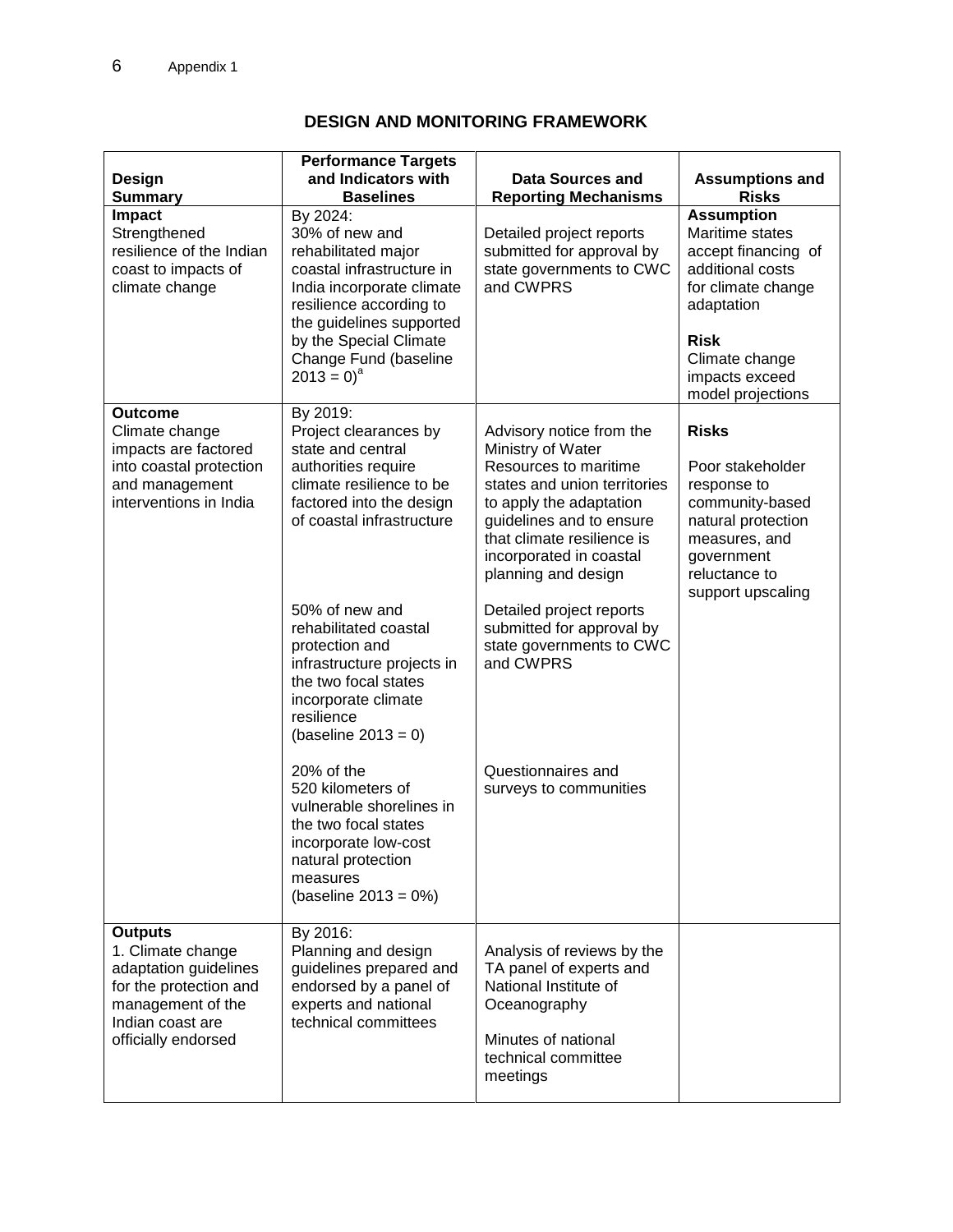| <b>Design</b><br><b>Summary</b>                                                                                                  | <b>Performance Targets</b><br>and Indicators with<br><b>Baselines</b>                                                                                                                                                                                                                                                                                                                                                                          | <b>Data Sources and</b><br><b>Reporting Mechanisms</b>                                                                                                                                               | <b>Assumptions and</b><br><b>Risks</b>                                                                                                                                                                                                                           |
|----------------------------------------------------------------------------------------------------------------------------------|------------------------------------------------------------------------------------------------------------------------------------------------------------------------------------------------------------------------------------------------------------------------------------------------------------------------------------------------------------------------------------------------------------------------------------------------|------------------------------------------------------------------------------------------------------------------------------------------------------------------------------------------------------|------------------------------------------------------------------------------------------------------------------------------------------------------------------------------------------------------------------------------------------------------------------|
| 2. Shoreline<br>management is<br>climate-resilient in two<br>focal states                                                        | By 2015:<br>Shoreline management<br>plans incorporating<br>climate change impacts<br>are approved by the two<br>focal states<br>By 2015:<br>Coastal information<br>systems in the two focal<br>states incorporate<br>climate change<br>parameters                                                                                                                                                                                              | For all indicators:<br>SCPMIP progress report<br>and minutes of the<br>program steering<br>committee meetings                                                                                        |                                                                                                                                                                                                                                                                  |
| 3. Coastal investments<br>in two focal states<br>incorporate climate<br>resilience                                               | By 2015:<br>Investments under<br>projects 2 and 3 of the<br><b>SCPMIP</b> incorporate<br>climate change resilience<br>By 2016:<br>Up to six TA-funded<br>community protection<br>pilot subprojects in the<br>two focal states are<br>implemented, with 50%<br>of activities involving<br>women                                                                                                                                                 | For all indicators:<br><b>SCPMIP progress reports</b><br>and minutes of the<br>program steering<br>committee meetings                                                                                |                                                                                                                                                                                                                                                                  |
| 4. Institutions have<br>strengthened capacity<br>and raised awareness<br>of coastal climate<br>change and adaptation<br>measures | By 2015:<br>All training programs by<br>the SCPMIP in the two<br>focal states incorporate<br>climate change<br>adaptation<br>By 2016:<br>Awareness materials<br>based on the climate<br>adaptation guidelines are<br>prepared and distributed<br>By 2016:<br>A total of 25 experienced<br>trainers from state and<br>national institutions are<br>able to train civil servants<br>on the use of guidelines<br>for climate change<br>adaptation | Training reports and post-<br>training questionnaires<br>produced by the TA<br>consultants<br><b>SCPMIP progress report</b><br>Post-training evaluation<br>reports produced by the<br>TA consultants | <b>Assumption</b><br>Recipients of<br>training are and<br>remain active<br>players in coastal<br>protection and<br>management<br>activities<br><b>Risk</b><br>Follow-on training is<br>not conducted due<br>to limited<br>commitment or<br>financial constraints |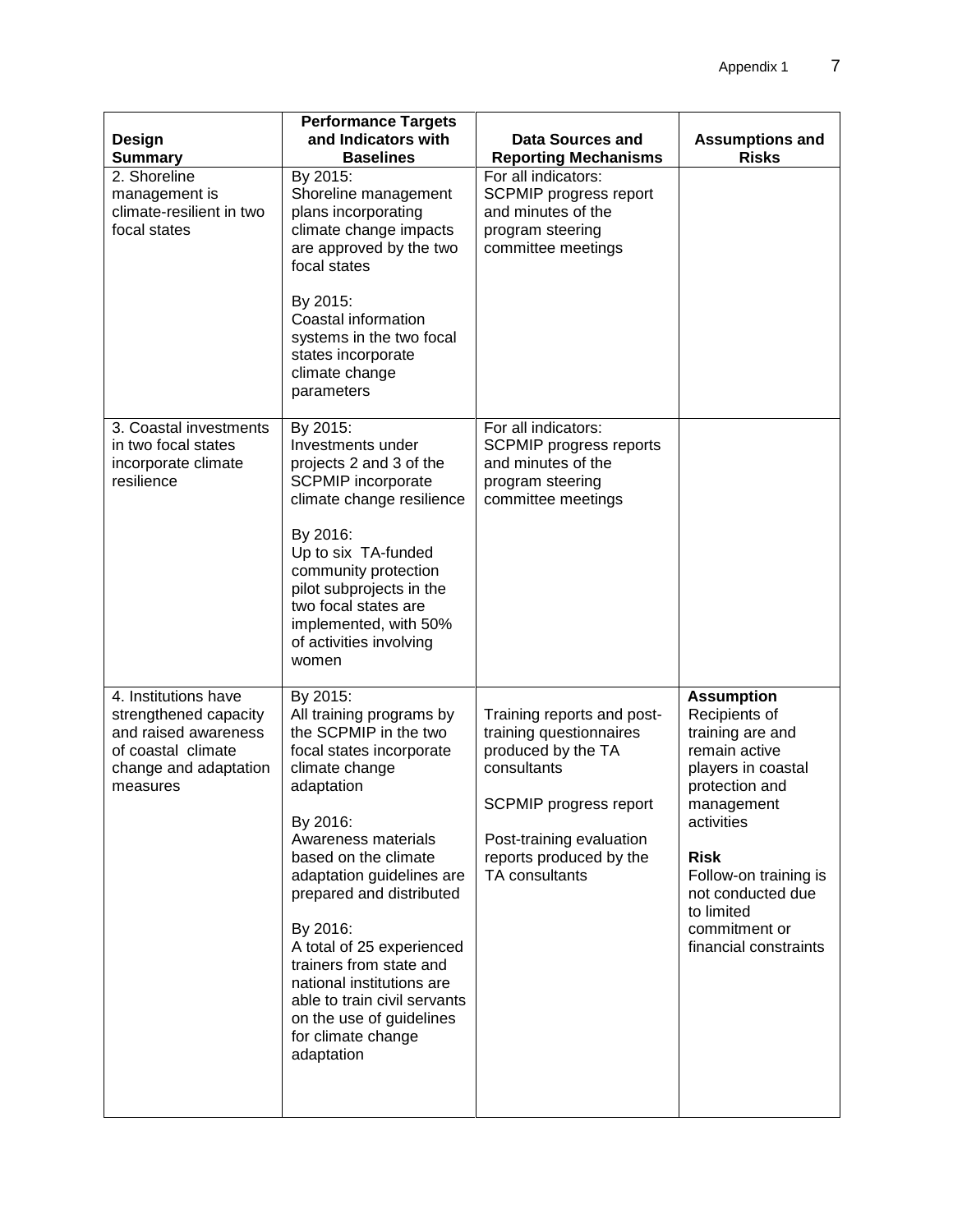|                                                                            |                                                                                       | <b>Performance Targets</b>                                                                                                                                                                                                                                                                                                                                                                                                                                                                                                                                                                                                                              |                                                                            |                                            |
|----------------------------------------------------------------------------|---------------------------------------------------------------------------------------|---------------------------------------------------------------------------------------------------------------------------------------------------------------------------------------------------------------------------------------------------------------------------------------------------------------------------------------------------------------------------------------------------------------------------------------------------------------------------------------------------------------------------------------------------------------------------------------------------------------------------------------------------------|----------------------------------------------------------------------------|--------------------------------------------|
| Design                                                                     |                                                                                       | and Indicators with                                                                                                                                                                                                                                                                                                                                                                                                                                                                                                                                                                                                                                     | Data Sources and                                                           | <b>Assumptions and</b>                     |
| <b>Baselines</b><br><b>Summary</b>                                         |                                                                                       | <b>Reporting Mechanisms</b>                                                                                                                                                                                                                                                                                                                                                                                                                                                                                                                                                                                                                             | <b>Risks</b>                                                               |                                            |
|                                                                            | <b>Activities with Milestones</b>                                                     |                                                                                                                                                                                                                                                                                                                                                                                                                                                                                                                                                                                                                                                         |                                                                            | <b>Inputs</b>                              |
|                                                                            |                                                                                       |                                                                                                                                                                                                                                                                                                                                                                                                                                                                                                                                                                                                                                                         |                                                                            |                                            |
| 1.                                                                         |                                                                                       |                                                                                                                                                                                                                                                                                                                                                                                                                                                                                                                                                                                                                                                         | Climate change adaptation guidelines for the protection and                | ADB: \$2,000,000                           |
|                                                                            |                                                                                       | management of the Indian coast are prepared and officially endorsed                                                                                                                                                                                                                                                                                                                                                                                                                                                                                                                                                                                     |                                                                            | (Global Environment                        |
| 1.1                                                                        | Engage TA consultants (Q2 2014)                                                       |                                                                                                                                                                                                                                                                                                                                                                                                                                                                                                                                                                                                                                                         |                                                                            | Facility)                                  |
| 1.2                                                                        |                                                                                       | Engage three focal research institutes by TA consultants (Q3 2014)                                                                                                                                                                                                                                                                                                                                                                                                                                                                                                                                                                                      |                                                                            |                                            |
| 1.3                                                                        |                                                                                       |                                                                                                                                                                                                                                                                                                                                                                                                                                                                                                                                                                                                                                                         | Collect, analyze, and interpret climate change trends and projections data |                                            |
|                                                                            | $(Q2-Q4 2014)$                                                                        |                                                                                                                                                                                                                                                                                                                                                                                                                                                                                                                                                                                                                                                         |                                                                            | Note: The                                  |
| 1.4<br>1.5                                                                 |                                                                                       | Recruit panel of expert for review of guidelines (Q2 2015)                                                                                                                                                                                                                                                                                                                                                                                                                                                                                                                                                                                              |                                                                            | government will                            |
|                                                                            | of the proposed guidelines (Q3 2015)                                                  | Organize regional and national workshops for presentation and validation                                                                                                                                                                                                                                                                                                                                                                                                                                                                                                                                                                                |                                                                            | provide counterpart<br>support in the form |
| 1.6                                                                        |                                                                                       | Submit guidelines for final endorsement by the panel of experts and                                                                                                                                                                                                                                                                                                                                                                                                                                                                                                                                                                                     |                                                                            | of counterpart staff,                      |
|                                                                            |                                                                                       | national technical committee (draft in Q4 2015, final endorsed Q1 2016)                                                                                                                                                                                                                                                                                                                                                                                                                                                                                                                                                                                 |                                                                            | office space, and                          |
| 1.7                                                                        |                                                                                       | Prepare recommendations to incorporate climate change parameters into                                                                                                                                                                                                                                                                                                                                                                                                                                                                                                                                                                                   |                                                                            | support to source                          |
|                                                                            |                                                                                       | national coastal information systems (Q2 2016)                                                                                                                                                                                                                                                                                                                                                                                                                                                                                                                                                                                                          |                                                                            | data and help link up                      |
| 2.                                                                         |                                                                                       | Shoreline management is climate resilient in two focal states                                                                                                                                                                                                                                                                                                                                                                                                                                                                                                                                                                                           |                                                                            | with research                              |
| 2.1                                                                        |                                                                                       | Review shoreline management planning guidelines in the two focal states                                                                                                                                                                                                                                                                                                                                                                                                                                                                                                                                                                                 |                                                                            | institutes, and other                      |
|                                                                            |                                                                                       | and incorporate climate change parameters (Q4 2014)                                                                                                                                                                                                                                                                                                                                                                                                                                                                                                                                                                                                     |                                                                            | in-kind contributions.                     |
| 2.2                                                                        |                                                                                       | Revise the two focal states' shoreline management plans and incorporate                                                                                                                                                                                                                                                                                                                                                                                                                                                                                                                                                                                 |                                                                            |                                            |
|                                                                            | climate change resilience (Q1 2015)                                                   |                                                                                                                                                                                                                                                                                                                                                                                                                                                                                                                                                                                                                                                         |                                                                            |                                            |
| 2.3                                                                        |                                                                                       | Validate revised plans through district and state workshops (Q1 2015)                                                                                                                                                                                                                                                                                                                                                                                                                                                                                                                                                                                   |                                                                            |                                            |
| 3.                                                                         |                                                                                       | Coastal investment in two focal states incorporate climate resilience                                                                                                                                                                                                                                                                                                                                                                                                                                                                                                                                                                                   |                                                                            |                                            |
| 3.1                                                                        |                                                                                       | Revise design of project 2 and 3 investments in the two focal states to                                                                                                                                                                                                                                                                                                                                                                                                                                                                                                                                                                                 |                                                                            |                                            |
|                                                                            |                                                                                       |                                                                                                                                                                                                                                                                                                                                                                                                                                                                                                                                                                                                                                                         |                                                                            |                                            |
|                                                                            |                                                                                       |                                                                                                                                                                                                                                                                                                                                                                                                                                                                                                                                                                                                                                                         |                                                                            |                                            |
|                                                                            |                                                                                       |                                                                                                                                                                                                                                                                                                                                                                                                                                                                                                                                                                                                                                                         |                                                                            |                                            |
|                                                                            |                                                                                       |                                                                                                                                                                                                                                                                                                                                                                                                                                                                                                                                                                                                                                                         |                                                                            |                                            |
|                                                                            |                                                                                       |                                                                                                                                                                                                                                                                                                                                                                                                                                                                                                                                                                                                                                                         |                                                                            |                                            |
|                                                                            | Assess pilot results and prepare evaluation reports for knowledge sharing             |                                                                                                                                                                                                                                                                                                                                                                                                                                                                                                                                                                                                                                                         |                                                                            |                                            |
|                                                                            |                                                                                       |                                                                                                                                                                                                                                                                                                                                                                                                                                                                                                                                                                                                                                                         |                                                                            |                                            |
|                                                                            |                                                                                       |                                                                                                                                                                                                                                                                                                                                                                                                                                                                                                                                                                                                                                                         |                                                                            |                                            |
|                                                                            |                                                                                       |                                                                                                                                                                                                                                                                                                                                                                                                                                                                                                                                                                                                                                                         |                                                                            |                                            |
|                                                                            |                                                                                       |                                                                                                                                                                                                                                                                                                                                                                                                                                                                                                                                                                                                                                                         |                                                                            |                                            |
|                                                                            | Undertake training for 25 experienced trainers from various states and                |                                                                                                                                                                                                                                                                                                                                                                                                                                                                                                                                                                                                                                                         |                                                                            |                                            |
|                                                                            | national institutions on the approved guidelines for climate change                   |                                                                                                                                                                                                                                                                                                                                                                                                                                                                                                                                                                                                                                                         |                                                                            |                                            |
|                                                                            | adaptation (Q1 2015 and Q2 2016)                                                      |                                                                                                                                                                                                                                                                                                                                                                                                                                                                                                                                                                                                                                                         |                                                                            |                                            |
|                                                                            | Organize two senior-level training courses for selected central and                   |                                                                                                                                                                                                                                                                                                                                                                                                                                                                                                                                                                                                                                                         |                                                                            |                                            |
|                                                                            |                                                                                       |                                                                                                                                                                                                                                                                                                                                                                                                                                                                                                                                                                                                                                                         |                                                                            |                                            |
|                                                                            | Prepare and distribute awareness materials based on the climate                       |                                                                                                                                                                                                                                                                                                                                                                                                                                                                                                                                                                                                                                                         |                                                                            |                                            |
|                                                                            |                                                                                       |                                                                                                                                                                                                                                                                                                                                                                                                                                                                                                                                                                                                                                                         |                                                                            |                                            |
| 3.2<br>3.3<br>3.4<br>4.<br>4.1<br>4.2<br>4.3<br>4.4<br>$\overline{\Omega}$ | $(Q3 - Q4 2016)$<br>change adaptation (Q1 2015)<br>adaptation guidelines (Q2-Q4 2016) | incorporate climate change (project 2 in Q3 2014, project 3 in Q2 2015)<br>Identify and design six TA community protection pilot projects in the two<br>focal states with 50% of activities involving women (Q2 2015)<br>Contract nongovernment organizations and community organizations for<br>implementation of community protection pilots (Q3 2015)<br>Institutions have strengthened capacity and enhanced raised<br>awareness of coastal climate change and adaptation measures<br>Prepare training programs for the two focal states that incorporate climate<br>maritime state officials and stakeholders (Q2 2015 and Q3 2016)<br>$1.111 - 1$ | $\sim$ $\sim$ $\sim$ $\sim$<br>$\overline{\phantom{a}}$                    | $\overline{\phantom{a}}$                   |

 $CWC =$  Central Water Commission, CWPRS = Central Water and Power Research Station,  $Q =$  quarter, SCPMIP = Sustainable Coastal Protection and Management Investment Program, TA = technical assistance.

<sup>a</sup> Major projects are projects with cost exceeding Rs150 million. Efforts are made to build information systems that can compile the information for measurement of resilience through reduced damages of the climate change impacts in future.

Source: Asian Development Bank.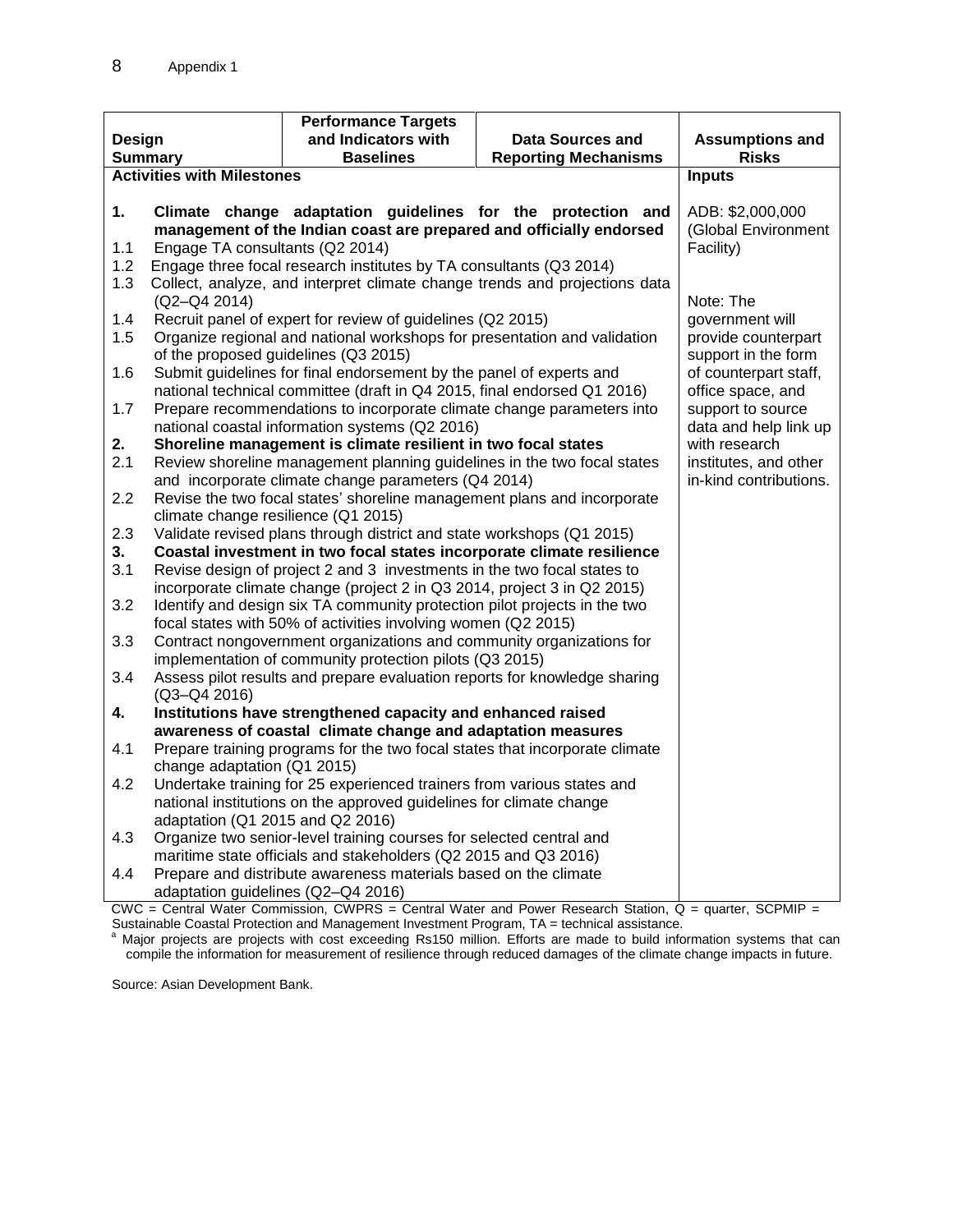#### **COST ESTIMATES AND FINANCING PLAN**

(\$)

| Item |                                                                        | <b>Amount</b> |
|------|------------------------------------------------------------------------|---------------|
|      | <b>Global Environment Facility<sup>a</sup></b>                         |               |
|      | 1. Consultants <sup>b</sup>                                            |               |
|      | a. Remuneration and per diem                                           |               |
|      | International consultants (22 person-months)<br>İ.                     | 550,000       |
|      | ii. National consultants (44 person-months)                            | 260,000       |
|      | iii. Advisory panel of national experts <sup>c</sup> (8 person-months) | 56,000        |
|      | International and local travel<br>b <sub>1</sub>                       | 70,000        |
|      | c. Reports and communications                                          | 15,000        |
|      | 2. Equipment <sup>d</sup>                                              | 5,000         |
|      | 3. Workshops, training, seminars, and conferences                      |               |
|      | a. Training of trainers, training for central government, maritime     |               |
|      | states, and union territories or islands                               | 52,000        |
|      | b. Implementation of pilot community protection projects including     |               |
|      | community awareness, participation, and coordination <sup>e</sup>      | 400,000       |
|      | c. Production of awareness materials                                   | 10,000        |
|      | d. Workshops and consultations                                         | 20,000        |
|      | 4. Surveys                                                             |               |
|      | a. Studies by focal research institutes <sup>t</sup>                   | 180,000       |
|      | b. Data, surveys, studies, and GIS <sup>9</sup>                        | 20,000        |
|      | c. Project monitoring <sup>h</sup>                                     | 10,000        |
| 5.   | Miscellaneous administration and support costs'                        | 246,818       |
| 6.   | Contingencies                                                          | 105,182       |
|      | <b>Total</b>                                                           | 2,000,000     |
|      | $GIS = geographic information system.$                                 |               |

Note: The technical assistance (TA) is estimated to cost \$2,050,000, of which contributions from the Global Environment Facility are presented in the table above. The government will provide counterpart support in the form of counterpart staff, office space, and support to source data and help link up with research institutes, and other in-kind contributions. The value of government contribution is estimated to account 2.4% of the total TA cost.

a Administered by the Asian Development Bank (ADB).

b Experts to be engaged through an international consulting firm.

c The advisory panel of experts will be nominated by the Ministry of Water Resources and maritime states, and approved by ADB to provide peer review climate analyses and adaptation guidelines. It is proposed to engage one expert or institute from each maritime state and union or island territory, and four national experts. The consulting firm will be responsible for remuneration of the panel members.

- <sup>d</sup> Computers, projector, printer, and scanner to be procured will be given to the Central Water and Power Research Station of the Ministry of Water Resources at the end of the TA.
- <sup>e</sup> Grants will be for up to six community pilot projects, with activities including awareness, training, demarcation of dunes, planting, sand fencing, access paths, beach scraping, river mouth training, and small sand-filled geotextile bags. Grants will include the engagement of local community coordinators or supervisors and cover about six locations in the two focal states, with about 3 kilometers of natural protection per project. Pilot projects will be managed and paid through the consulting firm and subcontracted to nongovernment organizations and local contractors in accordance with ADB's Procurement Guidelines, and Guidelines on the Use of Consultants by ADB, with prior approval of ADB.
- <sup>f</sup> Focal research institutes will be subcontracted by the consulting firm to undertake analyses of climate change impacts and to support the preparation of guidelines.
- <sup>9</sup> Other studies and preparation of GIS to be commissioned as required.
- h Data collection and processing (surveys, data operators, etc.).
- Office support staff, stationeries, inclusive of the Global Environment Facility administration cost of 10% or \$181,818.

Source: Asian Development Bank estimates.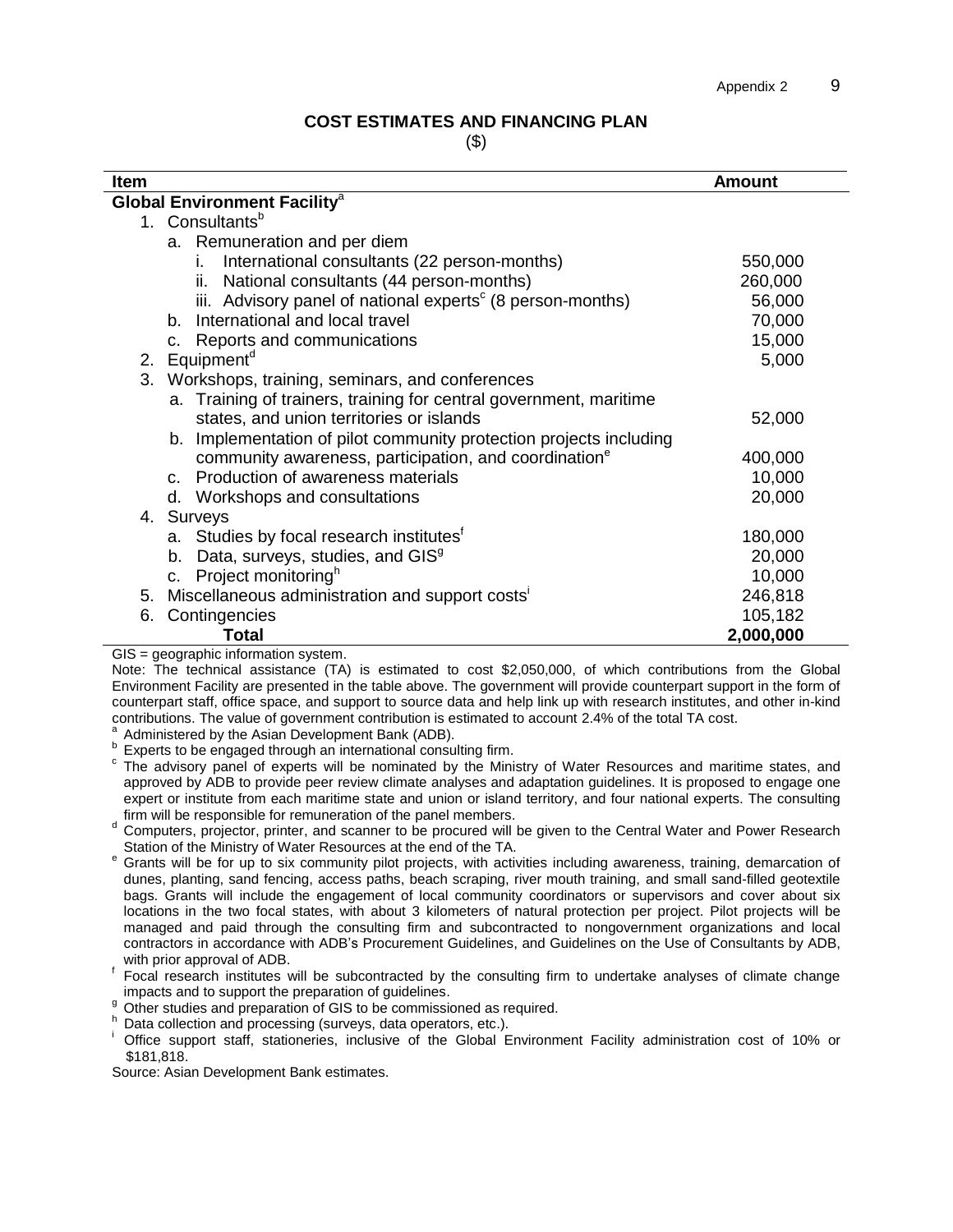# **OUTLINE TERMS OF REFERENCE FOR CONSULTANTS**

#### **A. International Consultants**

- 1. **Team leader and coastal engineer** (6 person-months, intermittent). The tasks include:
	- (i) Plan and coordinate all the inputs and outputs from the consultants.
	- (ii) Prepare, in coordination with various consultants, briefing papers that outline latest international research findings and proposed work plans for the three national focal research institutes; review outputs from the institutes.
	- (iii) Assess needs, implications, and estimated costs to incorporate climate change resilience for typical coastal protection works and coastal infrastructure.
	- (iv) Coordinate preparation of climate change adaptation criteria and guidelines based on outputs from consultants and focal research institutes.
	- (v) Support the incorporation of climate change parameters into the information systems and focal and support coordination; merge coastal climate information with other state or central systems.
	- (vi) Support technical committee briefings, processes in endorsing the guidelines, and establishment of a coastal adaptation policy.

2. **Meteorologist and climate change specialist** (2 person–months, intermittent)**.** The tasks include:

- (i) Carry out a comprehensive review of international and Indian climate prediction research with specific reference to the projected changes on the Indian coast.
- (ii) Work closely with the Indian climate research institute or agency in preparing downscaled climate projections.
- (iii) Advise the various experts on the probabilities and uncertainties of climate change, and the development of approaches to incorporate them into the climate change guidelines.
- (iv) Support preparation of adaptation guidelines, training modules, and awareness materials.

3. **Coastal oceanographer and climate change specialist** (3 person**-**months, intermittent). The tasks include:

- (i) Analyze and interpret latest research on historic and projected sea level changes and other coastal climate change effects, both globally and with special reference to the Indian coast.
- (ii) Analyze research on current and projected storm surges both globally and for India.
- (iii) Compile best estimates of projected changes in sea level for India, including local variations and effects of changes in land levels and, where possible, support the assignments of probabilities of different events.
- (iv) Support the preparation of coastal adaptation guidelines.
- (v) Support preparation of training modules and awareness materials.

4. **Coastal engineering design specialist** (4 person-months, intermittent)**.** The tasks include:

- (i) Review the various climate change impacts and assess the likely implications on coastal protection and coastal infrastructure.
- (ii) Review current standards and norms for coastal engineering and present adjustments to meet the needs of climate resilience.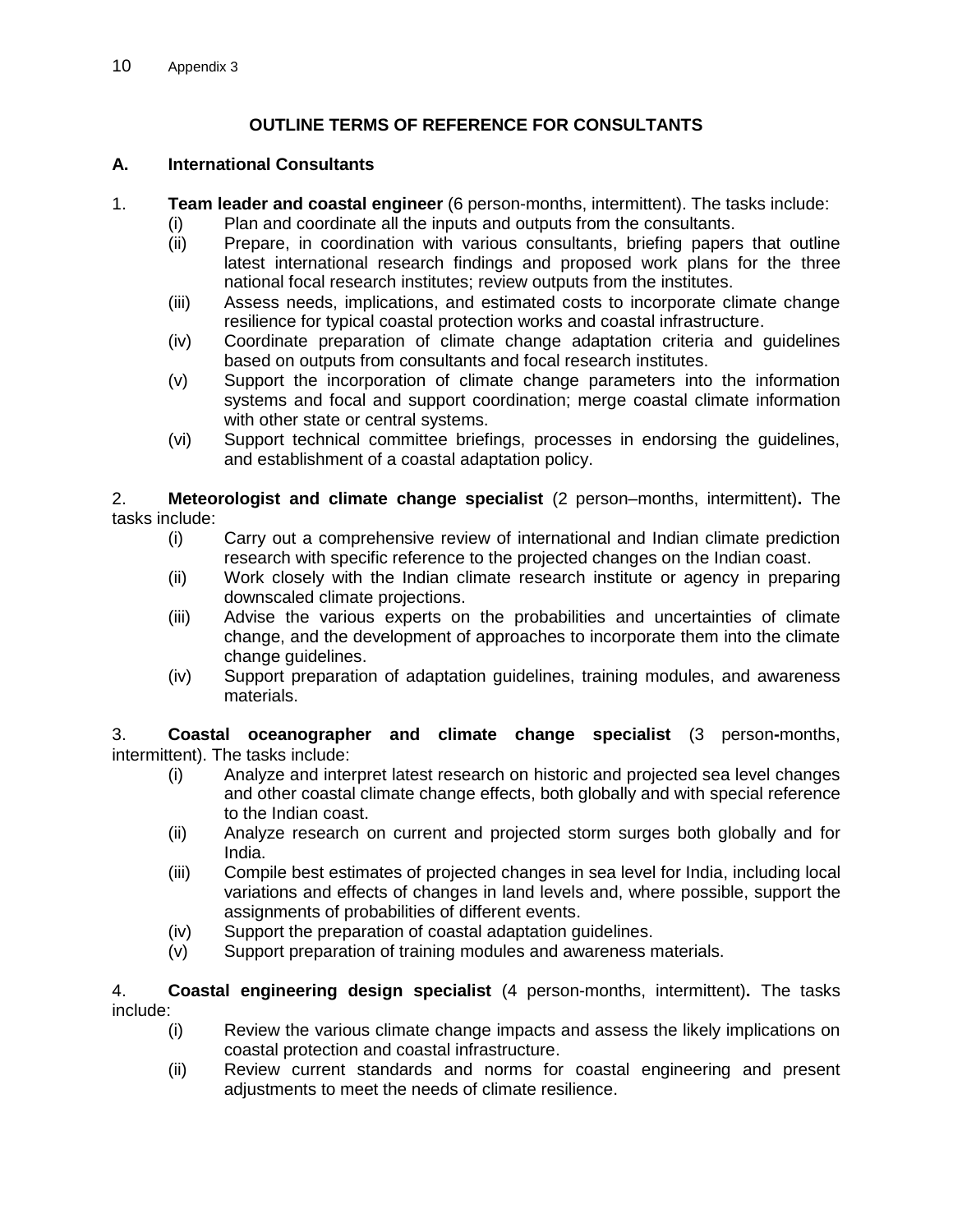- (iii) Work with the climate change economist to support the cost–benefit analysis of various adaptation strategies.
- (iv) Work with other consultants to develop design guidelines for beach and mangrove management under climate change.
- (v) Prepare guidelines for designers to accommodate climate resilience into coastal infrastructure design, including hard and soft technologies for coastal protection.
- (vi) Support the Sustainable Coastal Protection and Investment Management Program (SCPMIP) designers to incorporate climate resilience for the tranche 2 designs, and to prepare recommendations for climate resilience for the subprojects identified for tranche 3 under the shoreline planning activities.
- (vii) Prepare, in consultation with the Central Water and Power Research Station (CWPRS) and other coastal design organizations, recommendations for longterm strengthening of coastal engineering design to meet climate impacts, including hard and soft solutions.
- (viii) Support preparation of adaptation guidelines, training modules, and awareness materials.
- 5. **Climate change economist** (2.5 person-months, intermittent)**.** The tasks include:
	- (i) Prepare an analysis of financial risks if climate change resilience is not incorporated into coastal protection and other infrastructure. The analysis should be based on case studies for typical coastal protection and management situations.
	- (ii) Prepare a cost–benefit analysis and sensitivity analysis of various approaches and scenarios for coastal protection, including economic assessments of the approaches to incorporate climate resilience into coastal infrastructure. The analysis will be based on selected projects under the shoreline planning of SCPMIP.

6. **Coastal morphologist and beach management specialist** (2.5 person-months, intermittent). The tasks include:

- (i) Review outputs of shoreline management plans in the two focal states and other parts of the Indian coast with special reference to morphological impacts of climate change on the equilibrium of beaches and coastal wetlands (mud flats).
- (ii) Undertake a more detailed analysis of at least five case studies, to assess the current issues of instability and the potential future impacts of climate change.
- (iii) Present proposals and outline designs and specifications to support stabilization of beaches and coastal wetlands under scenarios of climate change.
- (iv) Prepare strategies and outline approaches for TA-funded pilot projects.
- (v) Support selection of locations for the six TA-funded pilot subprojects.
- (vi) Support preparation of adaptation guidelines, training modules, and awareness materials.
- 7. **Institutional and training specialist** (2 person-months, intermittent). The tasks include:
	- (i) Review the institutional base for coastal protection and management and climate change adaptation.
	- (ii) Identify institutional and capacity constraints in coastal climate change adaptation.
	- (iii) Develop strategies to support training and awareness.
	- (iv) Prepare the approach and details for an integrated program of training and awareness under the technical assistance (TA), including adaptation guidelines, training of trainers, modules for training courses, and design of the awareness campaign.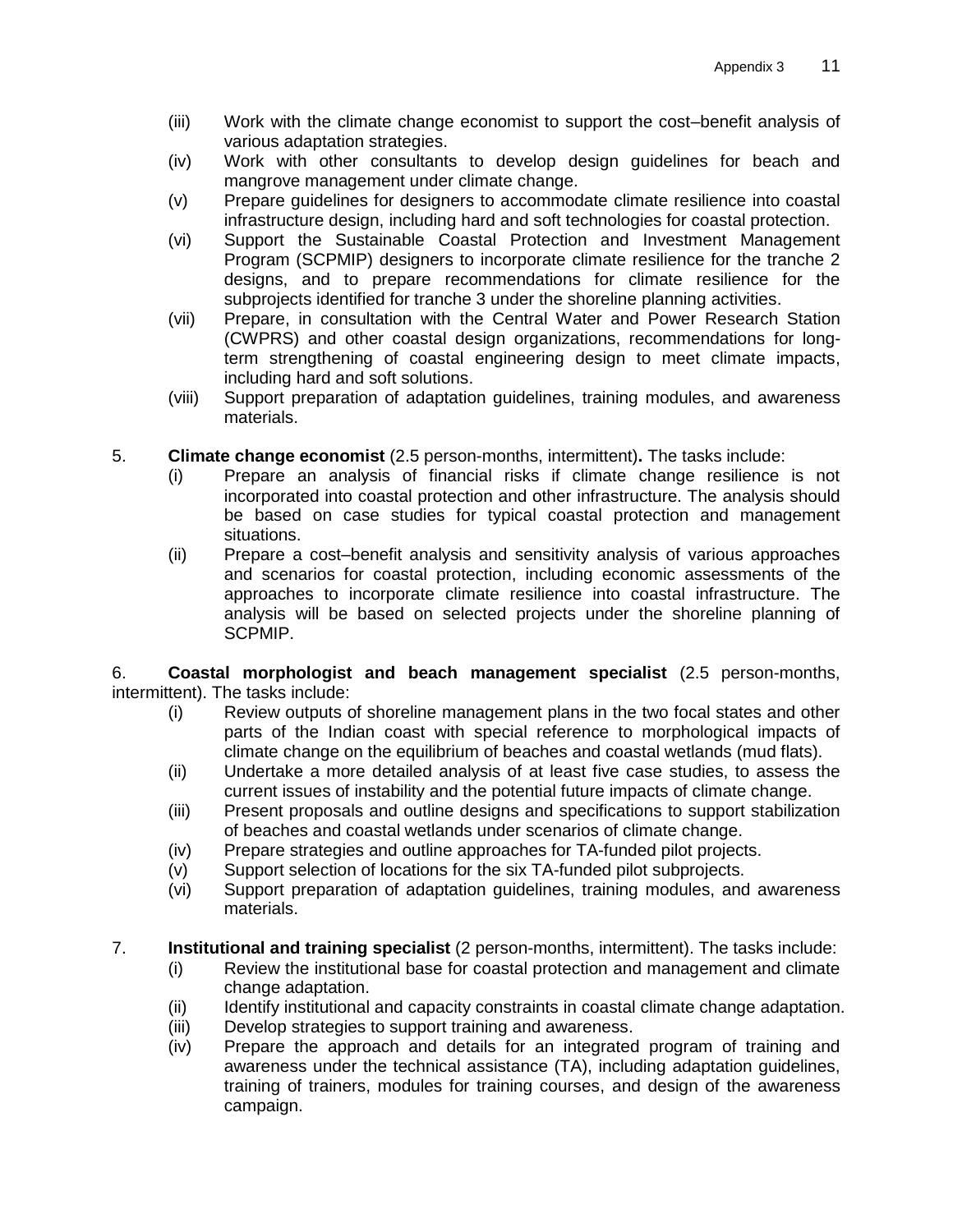### **B. National Consultants**

8. **Deputy team leader and coastal engineer** (16 person-months, intermittent). The tasks include:

- (i) Support the international team leader in all tasks; and support coordination, liaison with government and stakeholders, and maintenance of project direction and programming in the absence of the team leader.
- (ii) Coordinate and liaise on the SCPMIPs, including incorporation of climate resilience into shoreline planning and Project 2 and 3 investments designs.
- (iii) Prepare contracts and manage the subcontracts, including for the three national focal research institutes, pilot projects, training, and monitoring and evaluation.
- (iv) Assess design implications and estimated costs to incorporate climate change resilience for typical coastal protection works.
- (v) Support the preparation of climate change adaptation criteria and guidelines based on outputs from consultants and focal research institutes.
- (vi) Support the incorporation of climate change parameters into the information systems.
- (vii) Support the panel of experts' inputs and ensure smooth liaison between the experts and other technical specialists; synthesize and summarize these findings.
- (viii) Supervise coordination with other consultants, the TA-funded community pilot projects, and the training and awareness programs.
- (ix) Ensure that all project expenditures are properly documented according to government and Asian Development Bank requirements.
- (x) Support the consolidation and editing of project outputs.

#### 9. **Coastal management specialist** (5 person-months, intermittent). The tasks include:

- (i) Review the SCPMIP shoreline planning in the two focal states and prepare specific recommendations for incorporation of climate change resilience into the shoreline plans.
- (ii) Interpret and assess the potential impacts of the projected climate changes on the coast in coordination with other consultants.
- (iii) Review ongoing coastal climate change studies such as the State Action Plans for Climate Change, and the Integrated Coastal Zone Management Project of the Ministry of Environment and Forests, and extract key findings that can be used to support TA outputs.
- (iv) Develop climate change scenarios and possible climate change adaptation measures that can be taken forward for detailed analysis.
- (v) Work with the engineers and climate economist to develop the cost–benefit analysis of different adaptation strategies.
- (vi) Support preparation of adaptation guidelines, training modules, and awareness materials.

10. **Coastal morphologist and beach management specialist** (5 person-months, intermittent). The tasks include:

- (i) Review outputs of shoreline management plans in the two focal states and other parts of the Indian coast, with special reference to morphological impacts of climate change on the equilibrium of beaches and coastal wetlands (mud flats).
- (ii) Undertake more detailed analyses of not less than five case studies to assess the current issues of instability and the potential future impacts of climate change.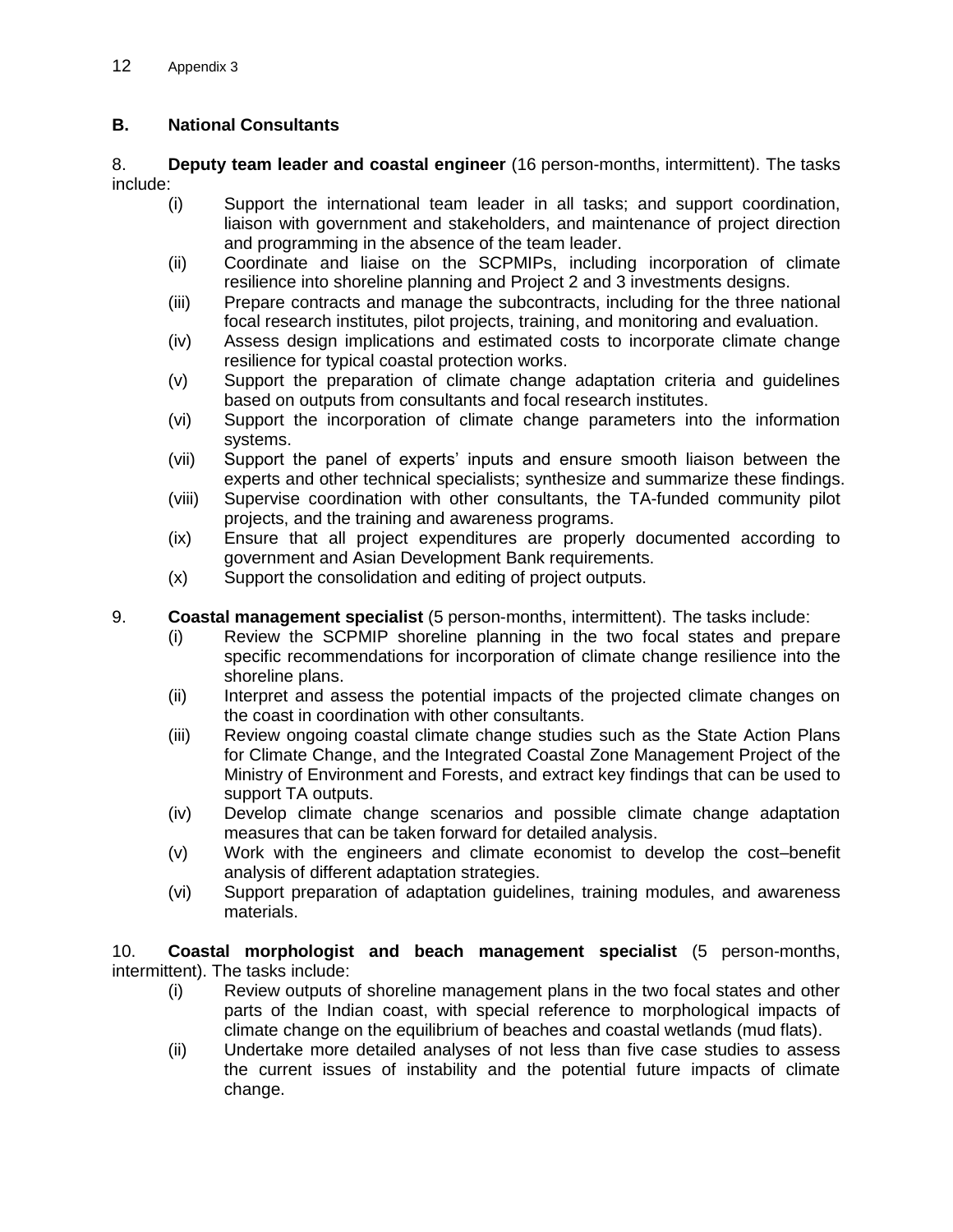- (iii) Present proposals and outline designs and specifications to support stabilization of beaches and coastal wetlands under scenarios of climate change.
- (iv) Prepare strategies, approaches, and selection of possible locations for the community pilot projects.
- (v) Work with the community specialist in the selection, design, and implementation of the community pilot projects.
- (vi) Prepare awareness and training materials to support greater understanding of vulnerabilities of beaches and of the potential to reduce degradation and erosion through beach management.
- (vii) Support preparation of adaptation guidelines, training modules, and awareness materials with special reference to beach management.

11. **Institutional and training specialist** (5 person-months, intermittent). The expert will support the international institutional and training specialist in undertaking the following tasks**:**

- (i) Review the institutional base for coastal protection and management, and climate change adaptation.
- (ii) Identify institutional and capacity constraints in coastal climate change adaptation.
- (iii) Develop strategies to support training and awareness.
- (iv) Prepare the approach to and details for an integrated program of training and awareness raising under the TA, including adaptation guidelines, training of trainers, modules for training courses, and design of the awareness campaign.

#### 12. **Community specialist** (5 person-months, intermittent). The tasks include:

- (i) Support identification, selection, and design of the community pilot projects.<br>(ii) Lead the community engagement and awareness programs for comn
- Lead the community engagement and awareness programs for community projects.
- (iii) Work with the communities to determine suitable models for community cooperation with special reference to cofinancing and agreements to ensure long-term sustainable funding after the end of the TA.
- (iv) Work in communities to develop the terms of reference and contractual arrangements for the community pilot projects.
- (v) Develop appropriate mechanisms to guide and supervise the community projects.
- (vi) Support the supervision of the community projects and provide follow-on support to ensure long-term sustainability.
- (vii) Support preparation of adaptation guidelines, training modules, and awareness materials with special reference to strategies and mechanisms for communitybased coastal protection programs.
- 13. **Coastal ecologist** (4 person-months, intermittent). The tasks include:
	- (i) Assess potential ecological effects of climate change on the coast with special reference to impacts of climate change on mangroves, beaches, and coral reefs, and the resulting effects on coastal erosion and instabilities.
	- (ii) Review ongoing mangrove research and propose strategies to increase the sustainability of mangroves under changing climatic conditions.
	- (iii) Work with the data management specialist to source geographic information system (GIS) mapping for mangroves and coral reefs for the Indian coast.
	- (iv) Advise on suitable types of dune vegetation to be incorporated into the pilot projects.
	- (v) Support the development of adaptation guidelines in relation to ecological coastal protection.